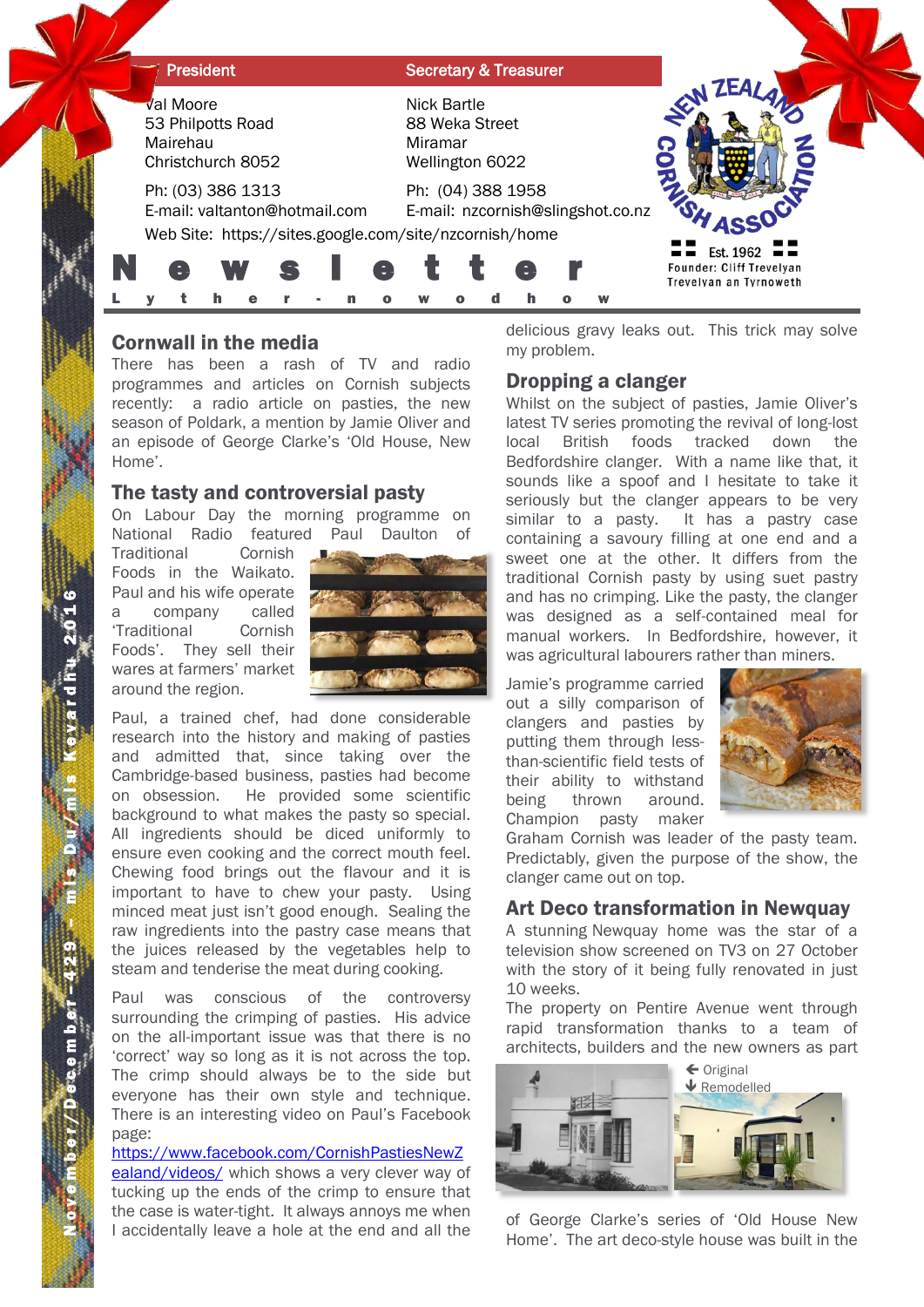1920s and had suffered from years of neglect before the current owners bought.

Marc Bayly was the builder responsible for most of the structural work. His grandparents actually owned the building in the 1950s and his mother had grown up in it!

The new owners' initial plans were to work on the building over five years but, once they realised all of the work needed to be done at the same time, then the time span shortened significantly!" During the process they met George Clarke who, after hearing what they were doing, wanted to feature the property on his television show.

The house has had its external appearance improved, had an internal remodel, had all of the existing uPVC windows replaced with metal framed windows and has been fitted with a new projecting balcony and enlarged opening to make the most of the sea views.

The programme also featured another Newquay house in a unique location. It sits atop the island on Towan Beach and is linked to the



mainland by a privately-owned suspension bridge.

#### John Crewes and Wellington Zoo

John Crewes was born at Grampound, a small market town in Cornwall, in 1847. He was the son of Isabella Francis and her husband, Richard Crewes, a carpenter.

At an early age John was converted to Bible Christian preaching, which had a considerable following in Cornwall. A splinter group of the Wesleyan Methodists, the Bible Christians followed teachings based on biblical precept and example. They were characterised by a revivalist, evangelical style of preaching, total abstinence from alcohol and an affinity with radical politics. Educated in London, he became first a lay preacher and later an ordained Bible Christian minister.

In 1877 John married Martha Veale in Plymouth and in 1879 they joined missionaries already established in Christchurch, NZ. Early in 1881 Crewes had the satisfaction of seeing the laying of the foundation stone of a Bible Christian church in Lower High Street, their first church in this country. Designed to seat 250 worshippers and opened free of debt, it was a testimony to his preaching and energy. At the time he was also taking services in surrounding country districts. Due to overwork, Crewes' health deteriorated, and left the ministry.

2 Ň

In 1884 he stood for Parliament as a 'democrat' against Julius Vogel in Christchurch North, hoping to capture the working man's vote. He was unsuccessful then and again in 1887 when he stood in Sydenham.

After he re-entered the ministry in 1888 the church sent him to Wellington but this ministry did not flourish and was abandoned after only two years. Crewes did not again work full time but he continued his lay preaching.

Settling in Newtown, Crewes' interest in social work found expression in new directions. He became secretary of several highly successful co-operative building societies, and was appointed a justice of the peace in 1898. From 1900 to 1903 he served a term as chairman of the Wellington Board of Conciliation established under the Industrial Conciliation and Arbitration Act 1894. Contemporary reports refer to his mild manner and amiable disposition. In 1902 he made a last attempt to enter Parliament when he stood for the seat of Newtown, but withdrew before the election.

Crewes' other major contribution to Wellington life reflected his passionate interest in conservation. Through his wide reading he had become very knowledgeable about zoology and he was the prime mover in establishing the Wellington Zoological Gardens at Newtown in 1906. In 1910 he became the first president of the Wellington Zoological Society and was editor of its journal, the Zoo Standard, from 1916 to



1925.

At first the zoo housed a single lion named King Dick, after then premier, Richard Seddon. Seddon

had opened Wellington Zoo in 1906 and Bostock and Wombwell Circus marked the event by gifting King Dick to the zoo. The lion was soon joined by a kiwi, an emu and some monkeys. By the mid-1920s there were more than 600 animals including six sea lions from the Auckland Islands, an Indian tiger and an Asian elephant. King Dick, the lion, died in 1921 but was stuffed and remains on display in Wellington Museum.

Crewes' last years were clouded by a civil action brought against him by the Colonial Co-operative Building Society in 1915 over some disputed funds. In ill health, he had been granted a year's leave of absence as secretary of the society in October 1912, but the court found that he was nevertheless liable for deficiencies in the society's bookkeeping during that time.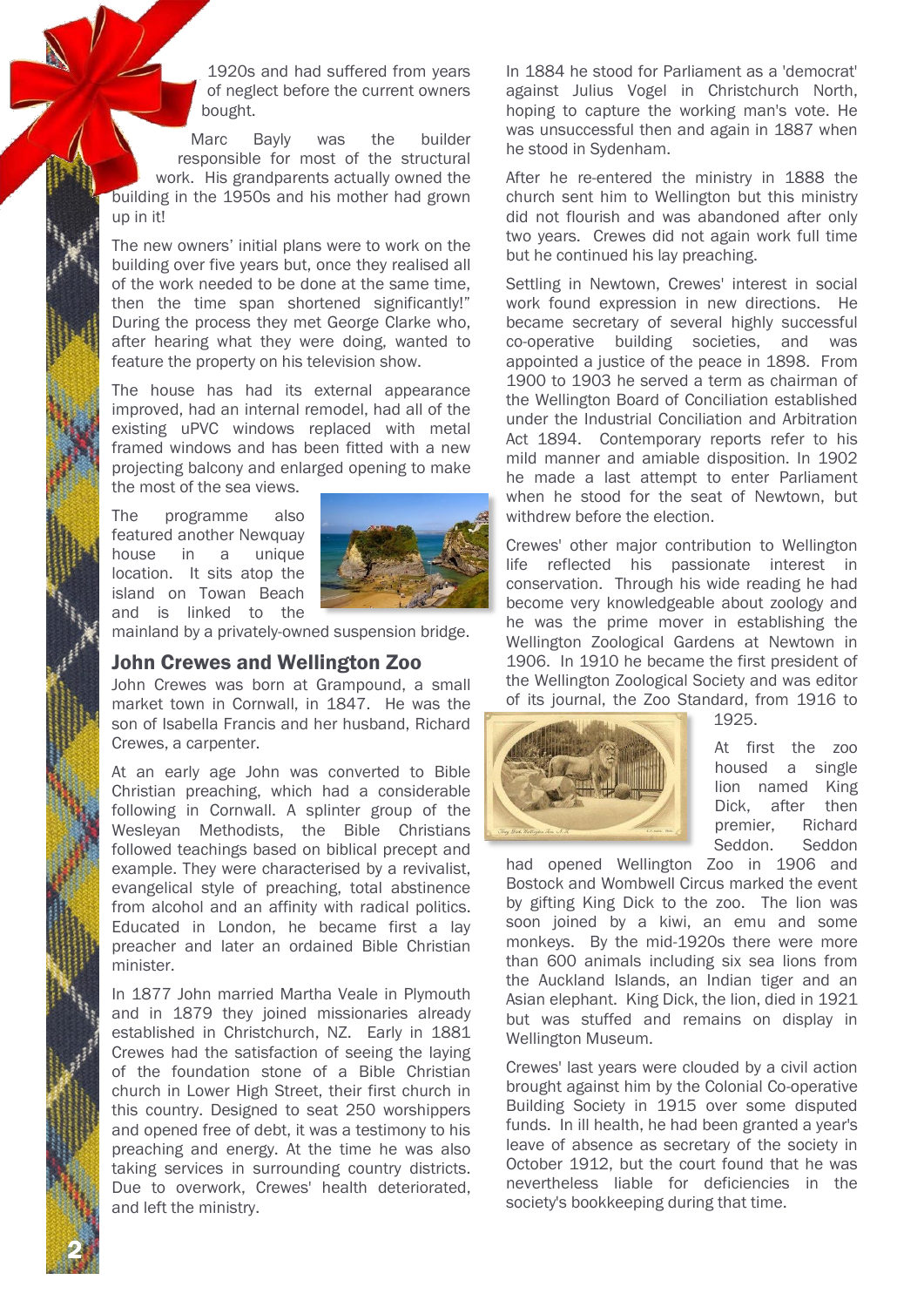He died at Wellington in December 1925, survived by three sons and a daughter.

*This story is based on articles in Te Ara, the Encyclopaedia of New Zealand, and thanks to Virginia Graham for pointing out the contribution made by John Crewes.*

## Christmas is coming…

When thoughts turn to planning for Christmas, most people think of sharing a glass or two of something alcoholic. John Crewes would not have approved due to his strong beliefs in total abstinence, but times change. These days in Cornwall there is an active trend to artisan spirits.

For centuries Plymouth has been home to a gin distillery but across the Tamar there is a growing number of small businesses distilling distinctive Cornish flavours into gin. Heading south and west, you come first to Tintagel, home to The Wrecking Coast Distillery. The concept here was to capture the special smoothness and texture of clotted cream – not an ingredient that would come to mind first for gin. A separate spirit



3 Ň

extract of the cream is added after delicate distillation of the base spirit in a computercontrolled still in Holland. Artwork for the label was drawn by local artist, John Blight.

Southwestern Distillery at St Ervan near Wadebridge run by Tarquin Leadbetter and his sister, Athene, takes a much more traditional approach. It uses water from Boscastle poetically described as "fallen as virgin rain on the first dry land after an epic 2000 mile journey across the Atlantic". The essential juniper berries come from Kosovo and a host of other

ingredients are sourced around the world. The flavours of the 'botanicals' are extracted in wheat spirit which is then slowly hot-distilled in a copper over open flame carefully rejecting the head and tails (the first and last distillates) and keeping only the heart spirit. There are 220 bottles in a batch. Every label has hand-written tasting notes and a unique pale blue



wax cap. The product is truly hand-crafted. Southwestern also produces a Cornish version of pastis, the French aniseed-flavoured spirit, by including gorse flowers from local hillsides in its 'botanicals'.

Just down the road at Tregonetha near St Columb, there is another family distillery. Jilly and Jon Meyer have had a passion for the spirit

since trying their first martini 30 years ago.

They chose the name "Elemental" for their product. "When you're making gin you really are making something unique and special. Generic gins are bland and often smell of chemicals. This is something in a completely different sphere," says Jilly. "Gin production is an ancient process dependent on the alchemy of the elements of copper and water, both of which are strong symbols of Cornwall. Our logo incorporates these traditional alchemy symbols,

celebrating the heritage of both gin distillation and Cornwall's industrial past."

The couple and their children moved to Cornwall 18 months ago. Their daughter Alice has taken over the social media and son Jeremy pitches in all over the place. He took the dramatic photograph of



Treyarnon Bay that features on the gin's label.

The first batches of both gins went on sale within a couple of months of each other and have both been very well received. Tarquin's Gin won a BBC Good Food Bursary Award and 4.5 out of 5 from the influential Difford's Guide, while Elemental has been placed on the December tasting menu at the prestigious London Gin Club and has just received "Made in Cornwall" status from Trading Standards. With many a household stocking up their liquor cabinets, it is just a case of keeping up with demand. Shame they're not available in NZ.

## Christchurch branch

In August, Joy and Chris Dunkerly, respectively President and Secretary of the Cornish Association of NSW, visited Christchurch at the start of a tour of New Zealand. Joy (centre) is pictured with Christchurch members (L to R) Margaret Swaney, Jeanette Beaumont, Jean Piper, Mac Reynolds, president Val and Bruce Moore.



The meeting on 17 September 2016 was the 49th anniversary of the branch. The President opened proceedings by welcoming the St.Albans Community Choir, 90 members, friends, families and the public to our annual combined Cornish troyl (a Cornish dialect word meaning. party or ceilidh).